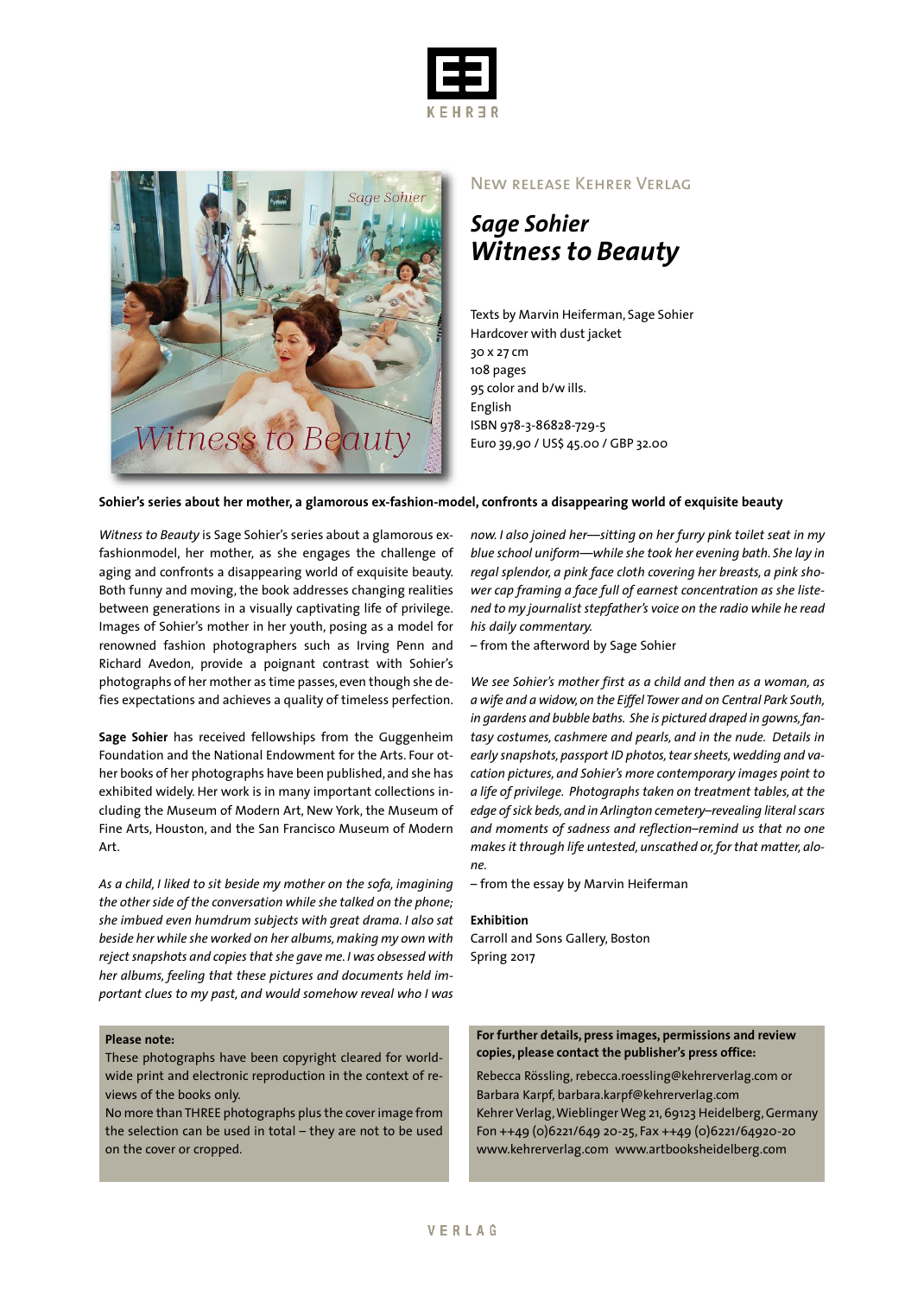

# **Press images**



1 Mum applying make-up,Washington D.C., 1994 © Sage Sohier



2 Mum in her bathtub,Washington, D.C., 2002 © Sage Sohier



3 Shopping with Mum,Washington, D.C., 2003 With Walter



5 Cedar enzyme bath, Osmosis Spa, Freestone, CA, 2010 © Sage Sohier



4 Mum and Laine making me up,Washington, D.C., 2004 © Sage Sohier



6 Mum in her garden,Washington, D.C., 2003 © Sage Sohier

## VERLAG